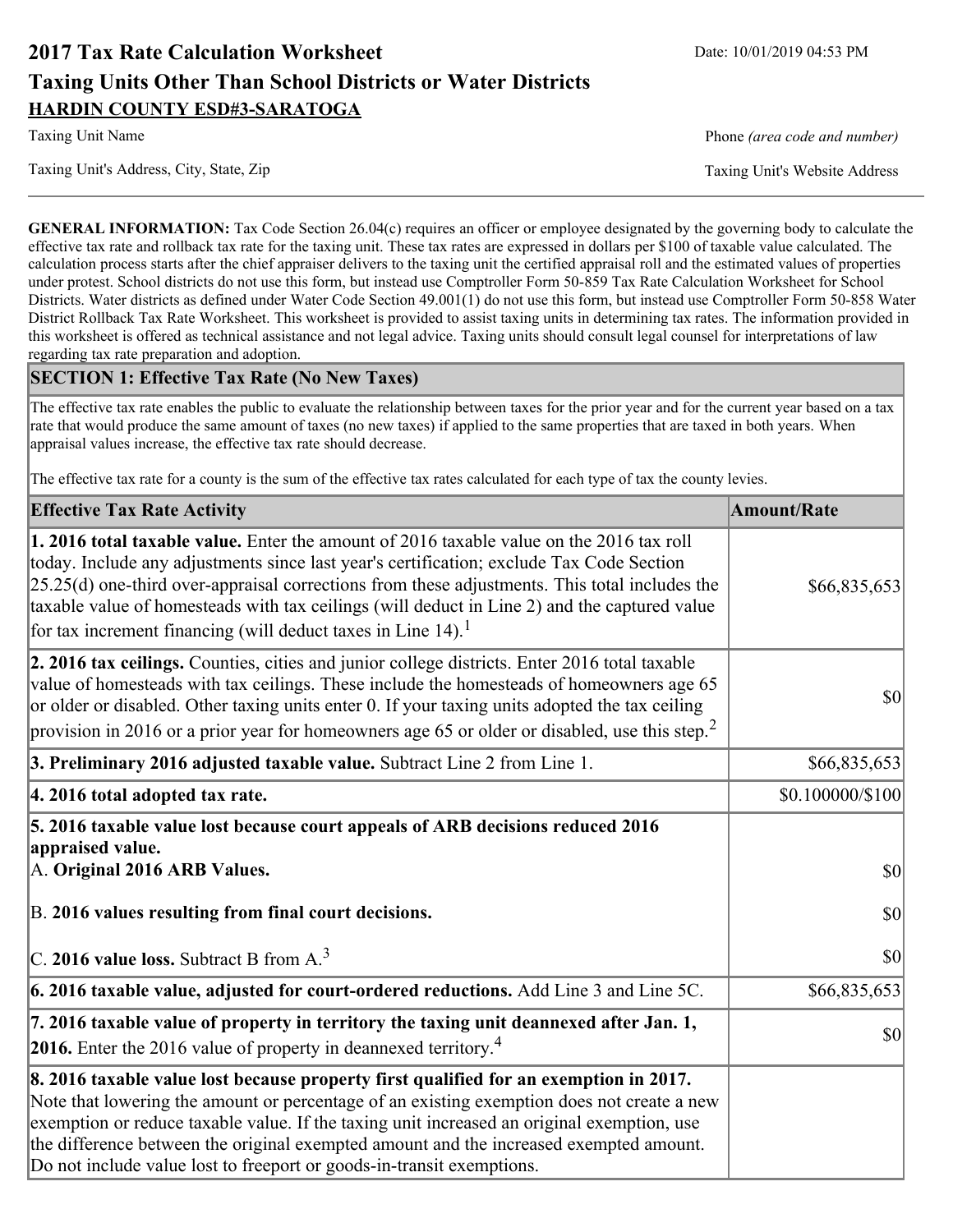| A. Absolute exemptions. Use 2016 market value:                                                                                                                                                                                                                                                                                                                                                                         | $ 10\rangle$ |
|------------------------------------------------------------------------------------------------------------------------------------------------------------------------------------------------------------------------------------------------------------------------------------------------------------------------------------------------------------------------------------------------------------------------|--------------|
| B. Partial exemptions. 2017 exemption amount or 2017 percentage exemption times 2016<br>value:                                                                                                                                                                                                                                                                                                                         | \$30         |
| C. Value loss. Add A and $B^5$ .                                                                                                                                                                                                                                                                                                                                                                                       | \$30         |
| 9. 2016 taxable value lost because property first qualified for agricultural appraisal (1-<br>d or 1-d-1), timber appraisal, recreational/scenic appraisal or public access airport<br>special appraisal in 2017. Use only properties that qualified in 2017 for the first time; do<br>not use properties that qualified in 2016.                                                                                      |              |
| A. 2016 market value:                                                                                                                                                                                                                                                                                                                                                                                                  | $ 10\rangle$ |
| B. 2017 productivity or special appraised value:                                                                                                                                                                                                                                                                                                                                                                       | \$0          |
| C. Value loss. Subtract B from $A6$                                                                                                                                                                                                                                                                                                                                                                                    | \$0          |
| 10. Total adjustments for lost value. Add lines 7, 8C and 9C.                                                                                                                                                                                                                                                                                                                                                          | \$30         |
| 11. 2016 adjusted taxable value. Subtract Line 10 from Line 6.                                                                                                                                                                                                                                                                                                                                                         | \$66,835,623 |
| 12. Adjusted 2016 taxes. Multiply Line 4 by line 11 and divide by \$100.                                                                                                                                                                                                                                                                                                                                               | \$66,835     |
| 13. Taxes refunded for years preceding tax year 2016. Enter the amount of taxes refunded<br>by the taxing unit for tax years preceding tax year 2016. Types of refunds include court<br>decisions, Tax Code Section 25.25(b) and (c) corrections and Tax Code Section 31.11<br>payment errors. Do not include refunds for tax year 2016. This line applies only to tax years<br>preceding tax year $2016$ <sup>7</sup> | \$38         |
| 14. Taxes in tax increment financing (TIF) for tax year 2016. Enter the amount of taxes<br>paid into the tax increment fund for a reinvestment zone as agreed by the taxing unit. If the<br>taxing unit has no 2017 captured appraised value in Line 16D, enter $0.8$                                                                                                                                                  | \$0          |
| 15. Adjusted 2016 taxes with refunds and TIF adjustment. Add Lines 12 and 13, subtract<br>Line $149$                                                                                                                                                                                                                                                                                                                   | \$66,873     |
| 16. Total 2017 taxable value on the 2017 certified appraisal roll today. This value<br>includes only certified values and includes the total taxable value of homesteads with tax<br>ceilings (will deduct in Line 18). These homesteads include homeowners age 65 or older or<br>disabled. $10$                                                                                                                       |              |
| A. Certified values:                                                                                                                                                                                                                                                                                                                                                                                                   | \$69,016,520 |
| B. Counties: Include railroad rolling stock values certified by the Comptroller's office:                                                                                                                                                                                                                                                                                                                              | \$0          |
| C. Pollution control and energy storage system exemption: Deduct the value of property<br>exempted for the current tax year for the first time as pollution control or energy storage<br>system property:                                                                                                                                                                                                              | \$0          |
| <b>D. Tax increment financing:</b> Deduct the 2017 captured appraised value of property taxable<br>by a taxing unit in a tax increment financing zone for which the 2017 taxes will be deposited<br>into the tax increment fund. Do not include any new property value that will be included in                                                                                                                        | \$0          |
| Line 21 below. <sup>11</sup>                                                                                                                                                                                                                                                                                                                                                                                           | \$69,016,520 |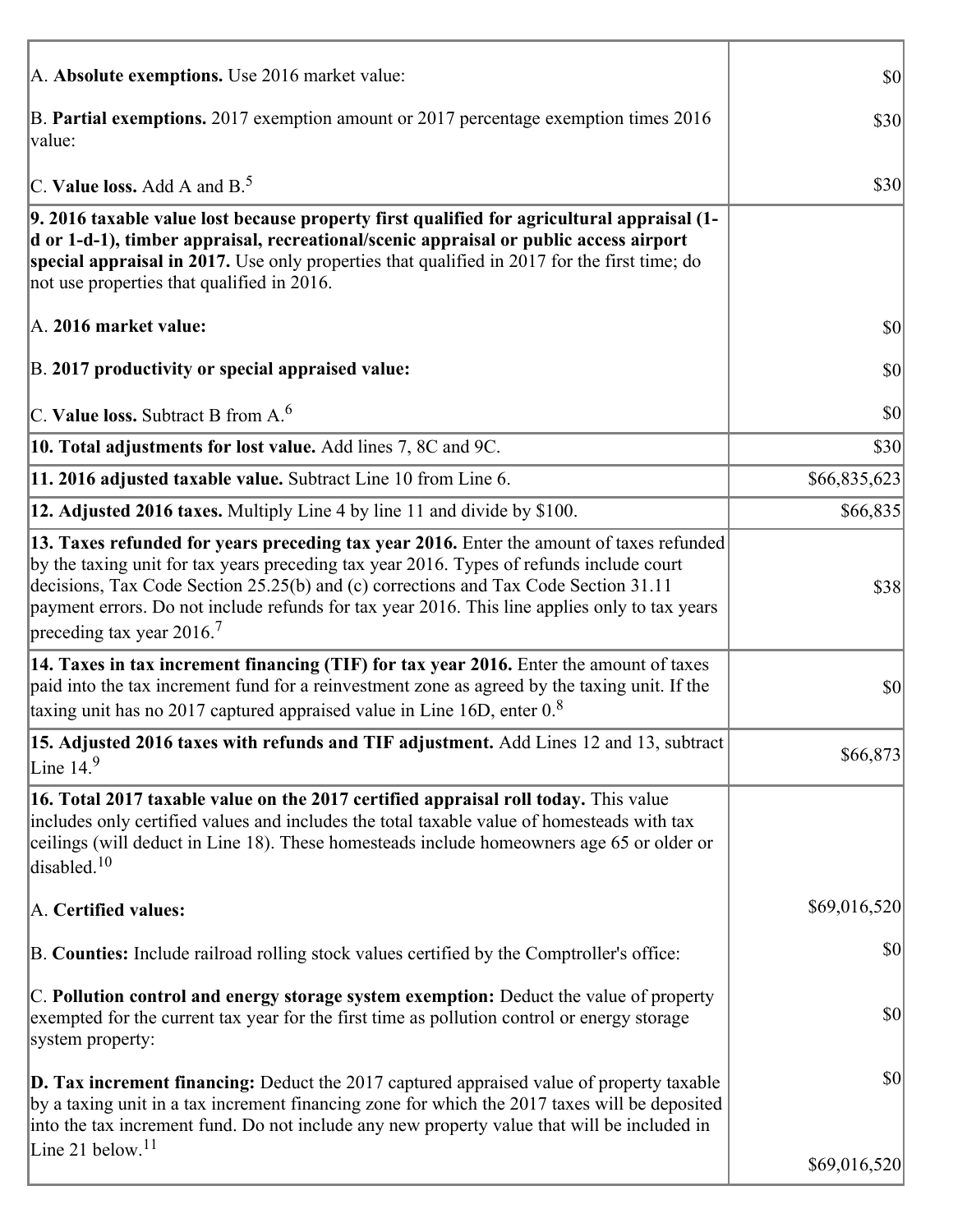| E. Total 2017 value. Add A and B, then subtract C and D.                                                                                                                                                                                                                                                                                                                                                                                                                                                                                                                                                                                                                                                                 |                  |
|--------------------------------------------------------------------------------------------------------------------------------------------------------------------------------------------------------------------------------------------------------------------------------------------------------------------------------------------------------------------------------------------------------------------------------------------------------------------------------------------------------------------------------------------------------------------------------------------------------------------------------------------------------------------------------------------------------------------------|------------------|
| $ 17$ . Total value of properties under protest or not included on certified appraisal roll. <sup>12</sup>                                                                                                                                                                                                                                                                                                                                                                                                                                                                                                                                                                                                               |                  |
| A. 2017 taxable value of properties under protest. The chief appraiser certifies a list of<br>properties still under ARB protest. The list shows the appraisal district's value and the<br>taxpayer's claimed value, if any, or an estimate of the value if the taxpayer wins. For each of<br>the properties under protest, use the lowest of these values. Enter the total value. <sup>13</sup>                                                                                                                                                                                                                                                                                                                         | \$0              |
| B. 2017 value of properties not under protest or included on certified appraisal roll.<br>The chief appraiser gives taxing units a list of those taxable properties that the chief<br>appraiser knows about, but are not included in the appraisal roll certification. These<br>properties also are not on the list of properties that are still under protest. On this list of<br>properties, the chief appraiser includes the market value, appraised value and exemptions for<br>the preceding year and a reasonable estimate of the market value, appraised value and<br>exemptions for the current year. Use the lower market, appraised or taxable value (as<br>appropriate). Enter the total value. <sup>14</sup> | <b>\$0</b>       |
| C. Total value under protest or not certified: Add A and B.                                                                                                                                                                                                                                                                                                                                                                                                                                                                                                                                                                                                                                                              | $ 10\rangle$     |
| 18. 2017 tax ceilings. Counties, cities and junior colleges enter 2017 total taxable value of<br>homesteads with tax ceilings. These include the homesteads of homeowners age 65 or older<br>or disabled. Other taxing units enter 0. If your taxing units adopted the tax ceiling provision<br>$\vert$ in 2016 or a prior year for homeowners age 65 or older or disabled, use this step. <sup>15</sup>                                                                                                                                                                                                                                                                                                                 | \$0              |
| 19. 2017 total taxable value. Add Lines 16E and 17C. Subtract Line 18.                                                                                                                                                                                                                                                                                                                                                                                                                                                                                                                                                                                                                                                   | \$69,016,520     |
| 20. Total 2017 taxable value of properties in territory annexed after Jan. 1, 2016.<br>Include both real and personal property. Enter the 2017 value of property in territory<br>annexed. <sup>16</sup>                                                                                                                                                                                                                                                                                                                                                                                                                                                                                                                  | $ 10\rangle$     |
| 21. Total 2017 taxable value of new improvements and new personal property located<br>in new improvements. New means the item was not on the appraisal roll in 2016. An<br>improvement is a building, structure, fixture or fence erected on or affixed to land. New<br>additions to existing improvements may be included if the appraised value can be<br>determined. New personal property in a new improvement must have been brought into the<br>taxing unit after Jan. 1, 2016, and be located in a new improvement. New improvements <b>do</b><br>include property on which a tax abatement agreement has expired for $2017$ . <sup>17</sup>                                                                      | \$435,090        |
| 22. Total adjustments to the 2017 taxable value. Add Lines 20 and 21.                                                                                                                                                                                                                                                                                                                                                                                                                                                                                                                                                                                                                                                    | \$435,090        |
| 23. 2017 adjusted taxable value. Subtract Line 22 from Line 19.                                                                                                                                                                                                                                                                                                                                                                                                                                                                                                                                                                                                                                                          | \$68,581,430     |
| 24. 2017 effective tax rate. Divide Line 15 by Line 23 and multiply by $$100$ . <sup>18</sup>                                                                                                                                                                                                                                                                                                                                                                                                                                                                                                                                                                                                                            | \$0.097508/\$100 |
| <b>25. COUNTIES ONLY.</b> Add together the effective tax rates for each type of tax the county<br>levies. The total is the 2017 county effective tax rate. <sup>18</sup>                                                                                                                                                                                                                                                                                                                                                                                                                                                                                                                                                 |                  |

- <sup>2</sup>Tex. Tax Code Section 26.012(14)
- <sup>1</sup>Tex. Tax Code Section 26.012(14) <sup>9</sup>Tex. Tax Code Section 26.012(13) <sup>9</sup>Tex. Tax Code Section 26.012
	-
- <sup>3</sup>Tex. Tax Code Section 26.012(13) <sup>11</sup>Tex. Tax Code Section 26.03(c) <sup>4</sup>Tex. Tax Code Section 26.01(c) and <sup>12</sup>Tex. Tax Code Section 26.01(c) and <sup>12</sup>Tex. Tax Code Section 26.01(c) and <sup>12</sup>Tex. Tax Code Section 26.01(c)
	- <sup>12</sup>Tex. Tax Code Section 26.01(c) and (d)
- 
- <sup>5</sup>Tex. Tax Code Section 26.012(15) <sup>13</sup>Tex. Tax Code Section 26.01(c) <sup>6</sup>Tex. Tax Code Section 26.01(d)
- $7$ Tex. Tax Code Section 26.012(13)
- 
- <sup>6</sup>Tex. Tax Code Section 26.012(15) <sup>14</sup>Tex. Tax Code Section 26.01(d)<sup>7</sup>Tex. Tax Code Section 26.012(6)
- ${}^{8}$ Tex. Tax Code Section 26.03(c)  ${}^{16}$ Tex. Tax Code Section 26.012(17)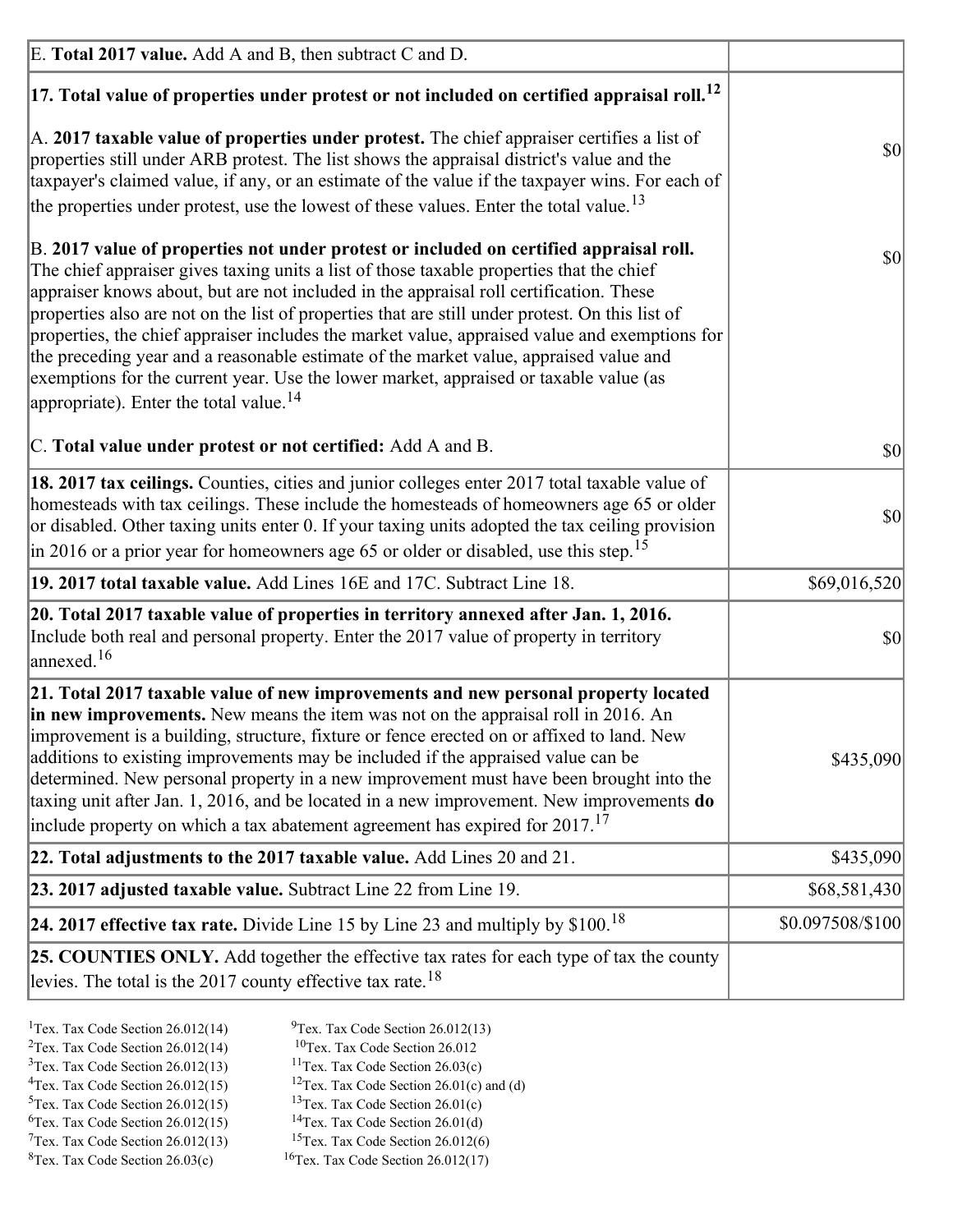### **SECTION 2: Rollback Tax Rate**

The rollback tax rate is split into two separate rates:

- 1. **Maintenance and Operations (M&O):** The M&O portion is the tax rate that is needed to raise the same amount of taxes that the taxing unit levied in the prior year plus eight percent. This rate accounts for such things as salaries, utilities and day-to-day operations.
- 2. **Debt:** The debt tax rate includes the debt service necessary to pay the taxing unit's debt payments in the coming year. This rate accounts for principal and interest on bonds and other debt secured by property tax revenue.

The rollback tax rate for a county is the sum of the rollback tax rates calculated for each type of tax the county levies. In most cases the rollback tax rate exceeds the effective tax rate, but occasionally decreases in a taxing unit's debt service will cause the effective tax rate to be higher than the rollback tax rate.

| <b>Rollback Tax Rate Activity</b>                                                                                                                                                                                                                                                                                                                                                                                                                                                                                                                                                                                                                                       | <b>Amount/Rate</b>     |
|-------------------------------------------------------------------------------------------------------------------------------------------------------------------------------------------------------------------------------------------------------------------------------------------------------------------------------------------------------------------------------------------------------------------------------------------------------------------------------------------------------------------------------------------------------------------------------------------------------------------------------------------------------------------------|------------------------|
| 26. 2016 maintenance and operations ( $M&O$ ) tax rate.                                                                                                                                                                                                                                                                                                                                                                                                                                                                                                                                                                                                                 | $$0.100000 \times 100$ |
| $ 27.2016$ adjusted taxable value. Enter the amount from Line 11.                                                                                                                                                                                                                                                                                                                                                                                                                                                                                                                                                                                                       | \$66,835,623           |
| 28. 2016 M&O taxes.                                                                                                                                                                                                                                                                                                                                                                                                                                                                                                                                                                                                                                                     |                        |
|                                                                                                                                                                                                                                                                                                                                                                                                                                                                                                                                                                                                                                                                         |                        |
| A. Multiply Line 26 by Line 27 and divide by \$100.                                                                                                                                                                                                                                                                                                                                                                                                                                                                                                                                                                                                                     | \$66,835               |
| B. Cities, counties and hospital districts with additional sales tax: Amount of additional<br>sales tax collected and spent on M&O expenses in 2016. Enter amount from full year's sales<br>tax revenue spent for M&O in 2016 fiscal year, if any. Other taxing units enter 0. Counties<br>exclude any amount that was spent for economic development grants from the amount of<br>sales tax spent.                                                                                                                                                                                                                                                                     | $ 10\rangle$           |
| C. Counties: Enter the amount for the state criminal justice mandate. If second or later year,<br>the amount is for increased cost above last year's amount. Other taxing units enter 0.                                                                                                                                                                                                                                                                                                                                                                                                                                                                                | \$0                    |
| D. Transferring function: If discontinuing all of a department, function or activity and<br>transferring it to another taxing unit by written contract, enter the amount spent by the taxing<br>unit discontinuing the function in the 12 months preceding the month of this calculation. If<br>the taxing unit did not operate this function for this 12-month period, use the amount spent<br>in the last full fiscal year in which the taxing unit operated the function. The taxing unit<br>discontinuing the function will subtract this amount in H below. The taxing unit receiving<br>the function will add this amount in H below. Other taxing units enter 0. | \$0                    |
| E. Taxes refunded for years preceding tax year 2016: Enter the amount of M&O taxes<br>refunded in the preceding year for taxes before that year. Types of refunds include court<br>decisions, Tax Code Section 25.25(b) and (c) corrections and Tax Code Section 31.11<br>payment errors. Do not include refunds for tax year 2016. This line applies only to tax years<br>preceding tax year 2016.                                                                                                                                                                                                                                                                     | \$38                   |
| F. Enhanced indigent health care expenditures: Enter the increased amount for the<br>current year's enhanced indigent health care expenditures above the preceding tax year's<br>enhanced indigent health care expenditures, less any state assistance.                                                                                                                                                                                                                                                                                                                                                                                                                 | $ 10\rangle$           |
| G. Taxes in TIF: Enter the amount of taxes paid into the tax increment fund for a<br>reinvestment zone as agreed by the taxing unit. If the taxing unit has no 2017 captured<br>appraised value in Line 16D, enter 0.                                                                                                                                                                                                                                                                                                                                                                                                                                                   | \$0                    |
| <b>H. Adjusted M&amp;O Taxes.</b> Add A, B, C, E and F. For taxing unit with D, subtract if<br>discontinuing function and add if receiving function. Subtract G.                                                                                                                                                                                                                                                                                                                                                                                                                                                                                                        | \$66,873               |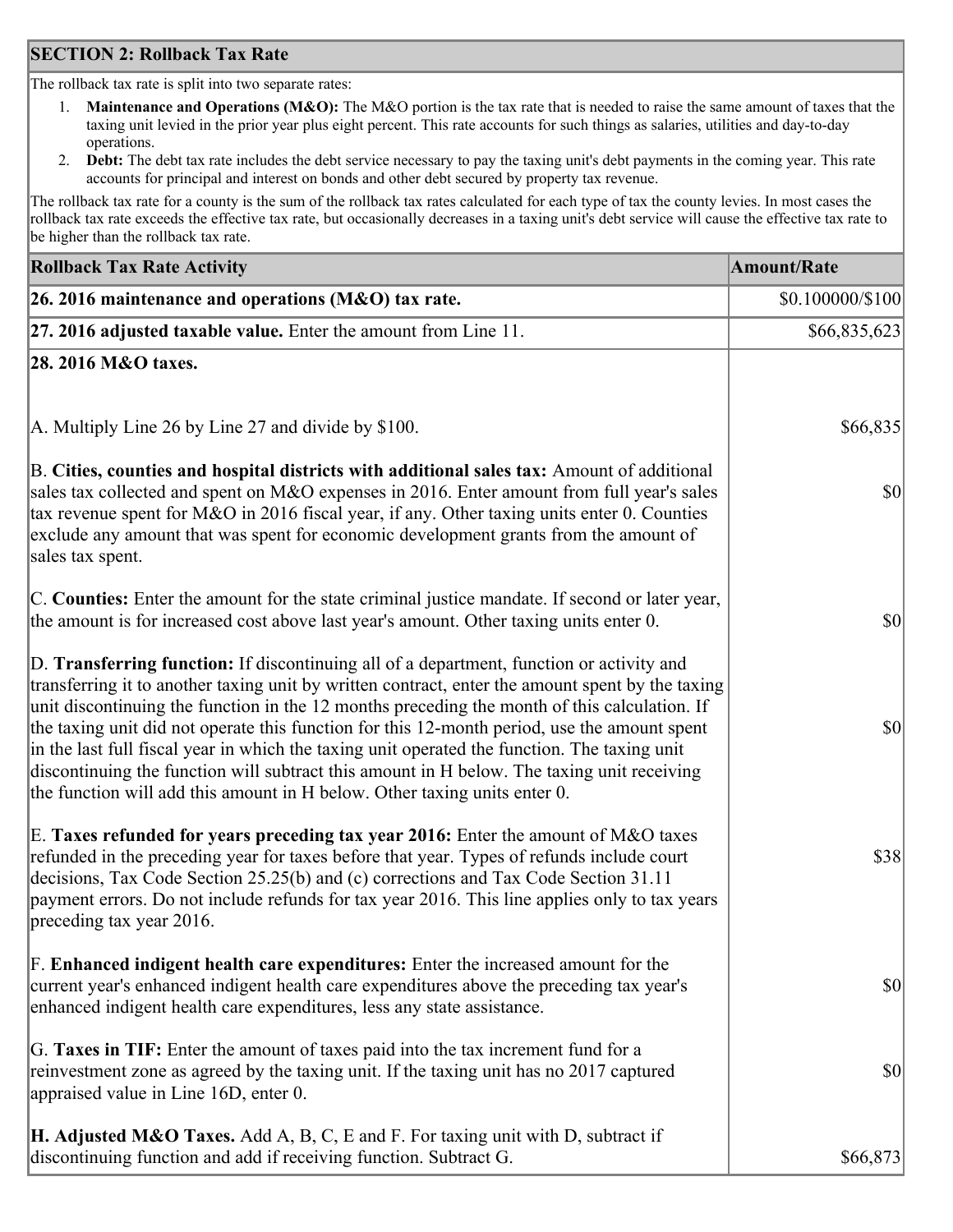| 29. 2017 adjusted taxable value. Enter Line 23 from the Effective Tax Rate Worksheet.                                                                                                                                                                                                                                                                                                                                                                                                                                                                                                                                                                                                                                     | \$68,581,430     |
|---------------------------------------------------------------------------------------------------------------------------------------------------------------------------------------------------------------------------------------------------------------------------------------------------------------------------------------------------------------------------------------------------------------------------------------------------------------------------------------------------------------------------------------------------------------------------------------------------------------------------------------------------------------------------------------------------------------------------|------------------|
| 30. 2017 effective maintenance and operations rate. Divide Line 28H by Line 29 and<br>multiply by \$100.                                                                                                                                                                                                                                                                                                                                                                                                                                                                                                                                                                                                                  | \$0.097508/\$100 |
| $31.2017$ rollback maintenance and operation rate. Multiply Line 30 by 1.08.                                                                                                                                                                                                                                                                                                                                                                                                                                                                                                                                                                                                                                              | \$0.105308/\$100 |
| 32. Total 2017 debt to be paid with property taxes and additional sales tax revenue.<br>Debt means the interest and principal that will be paid on debts that:<br>$(1)$ are paid by property taxes,<br>$(2)$ are secured by property taxes,<br>$(3)$ are scheduled for payment over a period longer than one year and<br>(4) are not classified in the taxing unit's budget as $M&O$ expenses<br>A. Debt also includes contractual payments to other taxing units that have incurred debts on<br>behalf of this taxing unit, if those debts meet the four conditions above. Include only<br>amounts that will be paid from property tax revenue. Do not include appraisal district budget<br>payments. Enter debt amount. | $ 10\rangle$     |
| B. Subtract unencumbered fund amount used to reduce total debt.                                                                                                                                                                                                                                                                                                                                                                                                                                                                                                                                                                                                                                                           | $ 10\rangle$     |
| C. Subtract amount paid from other resources.                                                                                                                                                                                                                                                                                                                                                                                                                                                                                                                                                                                                                                                                             |                  |
| D. Adjusted debt. Subtract B and C from A.                                                                                                                                                                                                                                                                                                                                                                                                                                                                                                                                                                                                                                                                                | $ 10\rangle$     |
|                                                                                                                                                                                                                                                                                                                                                                                                                                                                                                                                                                                                                                                                                                                           | $ 10\rangle$     |
| 33. Certified 2016 excess debt collections. Enter the amount certified by the collector.                                                                                                                                                                                                                                                                                                                                                                                                                                                                                                                                                                                                                                  | $ 10\rangle$     |
| 34. Adjusted 2017 debt. Subtract Line 33 from Line 32D.                                                                                                                                                                                                                                                                                                                                                                                                                                                                                                                                                                                                                                                                   | $ 10\rangle$     |
| 35. Certified 2017 anticipated collection rate. Enter the rate certified by the collector. If<br>the rate is 100 percent or greater, enter 100 percent.                                                                                                                                                                                                                                                                                                                                                                                                                                                                                                                                                                   | 100.00%          |
| 36. 2017 debt adjusted for collections. Divide Line 34 by Line 35                                                                                                                                                                                                                                                                                                                                                                                                                                                                                                                                                                                                                                                         | $ 10\rangle$     |
| 37. 2017 total taxable value. Enter the amount on Line 19.                                                                                                                                                                                                                                                                                                                                                                                                                                                                                                                                                                                                                                                                | \$69,016,520     |
| <b>38. 2017 debt tax rate.</b> Divide Line 36 by Line 37 and multiply by $$100$ .                                                                                                                                                                                                                                                                                                                                                                                                                                                                                                                                                                                                                                         | \$0/\$100        |
| 39. 2017 rollback tax rate. Add Lines 31 and 38.                                                                                                                                                                                                                                                                                                                                                                                                                                                                                                                                                                                                                                                                          | \$0.105308/\$100 |
| 40. COUNTIES ONLY. Add together the rollback tax rates for each type of tax the county<br>levies. The total is the 2017 county rollback tax rate.                                                                                                                                                                                                                                                                                                                                                                                                                                                                                                                                                                         |                  |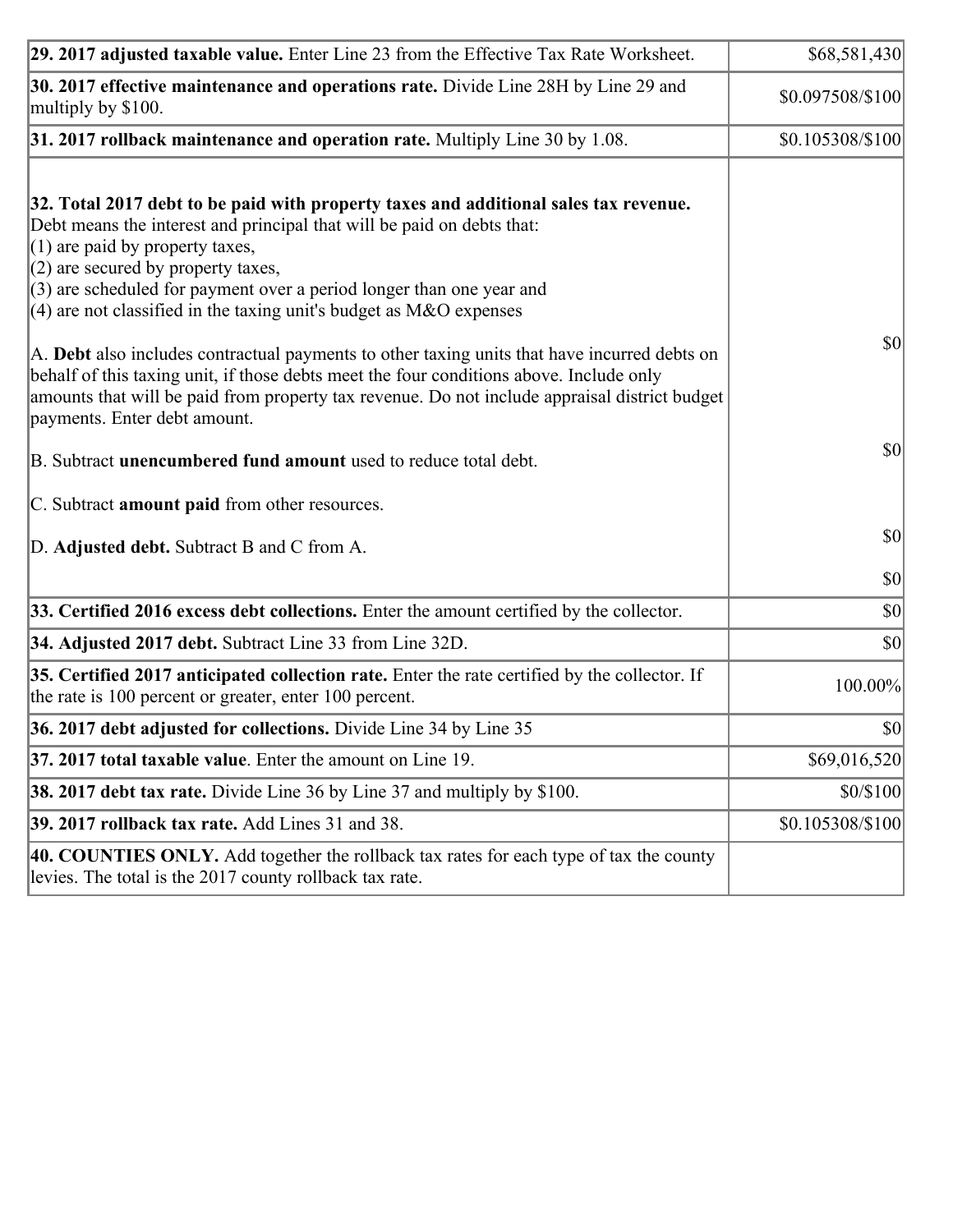## **SECTION 3: Additional Sales Tax to Reduce Property Taxes**

Cities, counties and hospital districts may levy a sales tax specifically to reduce property taxes. Local voters by election must approve imposing or abolishing the additional sales tax. If approved, the taxing unit must reduce its effective and rollback tax rates to offset the expected sales tax revenue.

This section should only be completed by a county, city or hospital district that is required to adjust its effective tax rate and/or rollback tax rate because it adopted the additional sales tax.

| <b>Activity</b>                                                                                                                                                                                                                                                                                                                                                                                                 | <b>Amount/Rate</b> |
|-----------------------------------------------------------------------------------------------------------------------------------------------------------------------------------------------------------------------------------------------------------------------------------------------------------------------------------------------------------------------------------------------------------------|--------------------|
| 41. Taxable Sales. For taxing units that adopted the sales tax in November 2016 or May<br>[2017, enter the Comptroller's estimate of taxable sales for the previous four quarters. <sup>20</sup><br>Taxing units that adopted the sales tax before November 2016, skip this line.                                                                                                                               | $\vert$ so $\vert$ |
| 42. Estimated sales tax revenue. Counties exclude any amount that is or will be spent for<br>economic development grants from the amount of estimated sales tax revenue. <sup>21</sup><br>Taxing units that adopted the sales tax in November 2016 or in May 2017.<br>Multiply the amount on Line 41 by the sales tax rate (.01, .005 or .0025, as applicable) and<br>multiply the result by .95. <sup>22</sup> | \$0                |
| $ -$ or $-$                                                                                                                                                                                                                                                                                                                                                                                                     |                    |
| Taxing units that adopted the sales tax before November 2016.<br>Enter the sales tax revenue for the previous four quarters. Do not multiply by .95.                                                                                                                                                                                                                                                            |                    |
| 43. 2017 total taxable value. Enter the amount from Line 37 of the Rollback Tax Rate<br>Worksheet.                                                                                                                                                                                                                                                                                                              | \$69,016,520       |
| 44. Sales tax adjustment rate. Divide Line 42 by Line 43 and multiply by $$100$ .                                                                                                                                                                                                                                                                                                                               | \$0/\$100          |
| 45. 2017 effective tax rate, unadjusted for sales tax. <sup>23</sup> Enter the rate from Line 24 or 25,<br>as applicable, on the Effective Tax Rate Worksheet.                                                                                                                                                                                                                                                  | \$0.097508/\$100   |
| 46. 2017 effective tax rate, adjusted for sales tax.<br>Taxing units that adopted the sales tax in November 2016 or in May 2017.<br>Subtract Line 44 from Line 45. Skip to Line 47 if you adopted the additional sales tax before<br>November 2016.                                                                                                                                                             | \$0.097508/\$100   |
| 47. 2017 rollback tax rate, unadjusted for sales tax. <sup>24</sup> Enter the rate from Line 39 or 40,<br>as applicable, of the Rollback Tax Rate Worksheet.                                                                                                                                                                                                                                                    | \$0.105308/\$100   |
| $ 48.2017$ rollback tax rate, adjusted for sales tax. Subtract Line 44 from Line 47.                                                                                                                                                                                                                                                                                                                            | \$0.105308/\$100   |

<sup>17</sup>Tex. Tax Code Section 26.012(17)

<sup>18</sup>Tex. Tax Code Section 26.04(c)

<sup>19</sup>Tex. Tax Code Section 26.04(d)

<sup>20</sup>Tex. Tax Code Section 26.041(d)

- $21$ Tex. Tax Code Section 26.041(i)
- <sup>22</sup>Tex. Tax Code Section 26.041(d)
- <sup>23</sup>Tex. Tax Code Section  $26.04(c)$

<sup>24</sup>Tex. Tax Code Section  $26.04(c)$